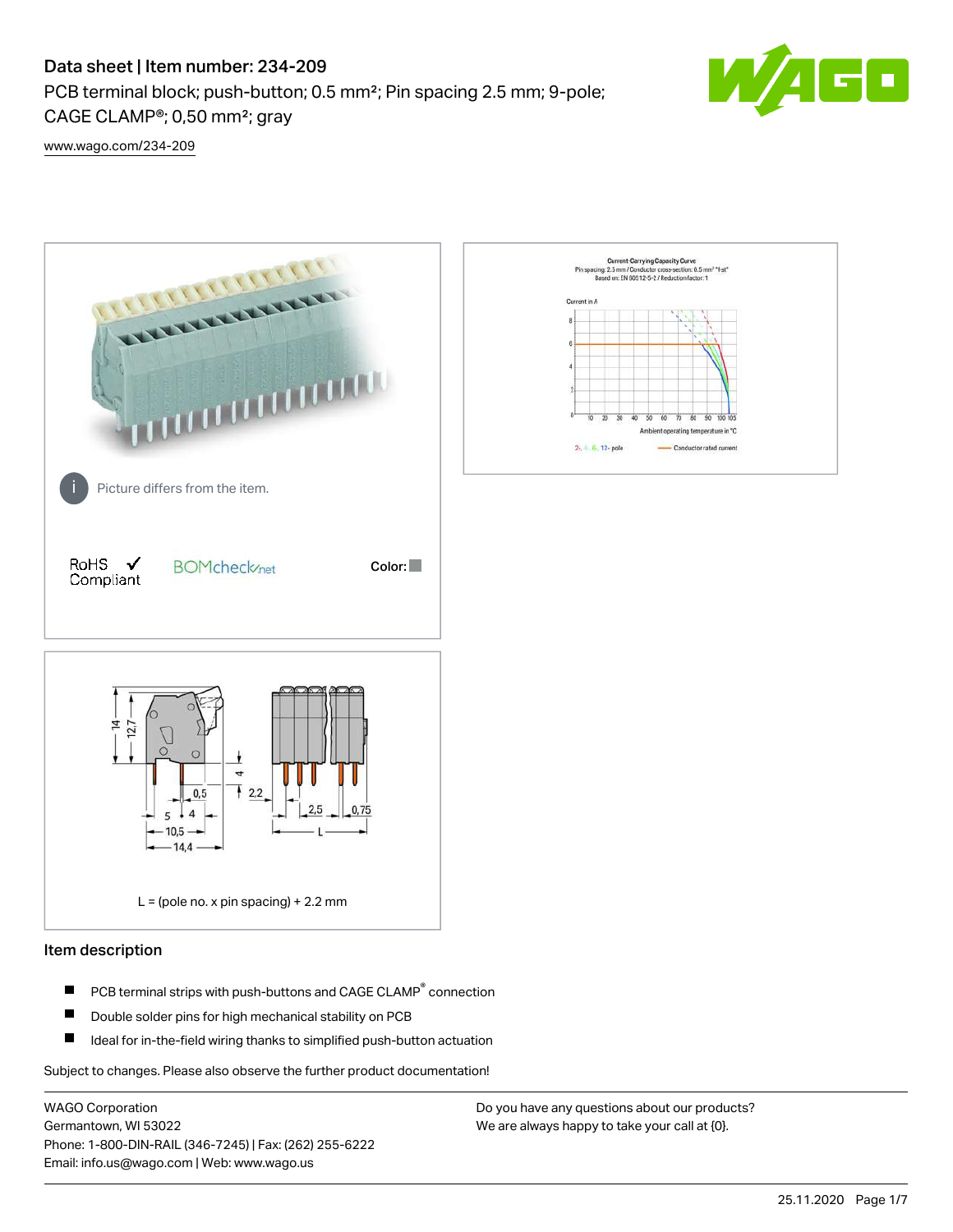

**Convenient, tool-free operation** 

# Data

Electrical data

## Ratings per IEC/EN 60664-1

| Ratings per                 | IEC/EN 60664-1                                                        |
|-----------------------------|-----------------------------------------------------------------------|
| Rated voltage (III / 3)     | 63 V                                                                  |
| Rated surge voltage (III/3) | $2.5$ kV                                                              |
| Rated voltage (III/2)       | 160 V                                                                 |
| Rated surge voltage (III/2) | $2.5$ kV                                                              |
| Nominal voltage (II/2)      | 320 V                                                                 |
| Rated surge voltage (II/2)  | $2.5$ kV                                                              |
| Rated current               | 6A                                                                    |
| Legend (ratings)            | $(III / 2)$ $\triangle$ Overvoltage category III / Pollution degree 2 |

## Ratings per UL 1059

| Approvals per                  | <b>UL 1059</b> |
|--------------------------------|----------------|
| Rated voltage UL (Use Group B) | 150 V          |
| Rated current UL (Use Group B) | 4 A            |

## Ratings per CSA

| Approvals per                   | CSA   |
|---------------------------------|-------|
| Rated voltage CSA (Use Group B) | 150 V |
| Rated current CSA (Use Group B) |       |

### Connection data

| Connection technology                             | CAGE CLAMP                             |
|---------------------------------------------------|----------------------------------------|
| Actuation type                                    | Push-button                            |
| Solid conductor                                   | $0.080.5$ mm <sup>2</sup> / 28  20 AWG |
| Fine-stranded conductor                           | $0.080.5$ mm <sup>2</sup> / 28  20 AWG |
| Fine-stranded conductor; with insulated ferrule   | $0.25 \text{ mm}^2$                    |
| Fine-stranded conductor; with uninsulated ferrule | $0.25 \text{ mm}^2$                    |
| Strip length                                      | $56$ mm $/ 0.20.24$ inch               |
| Conductor connection direction to PCB             | 90°                                    |
| Pole No.                                          | 9                                      |

Subject to changes. Please also observe the further product documentation!

| WAGO Corporation                                       | Do you have any questions about our products? |
|--------------------------------------------------------|-----------------------------------------------|
| Germantown. WI 53022                                   | We are always happy to take your call at {0}. |
| Phone: 1-800-DIN-RAIL (346-7245)   Fax: (262) 255-6222 |                                               |
| Email: info.us@wago.com   Web: www.wago.us             |                                               |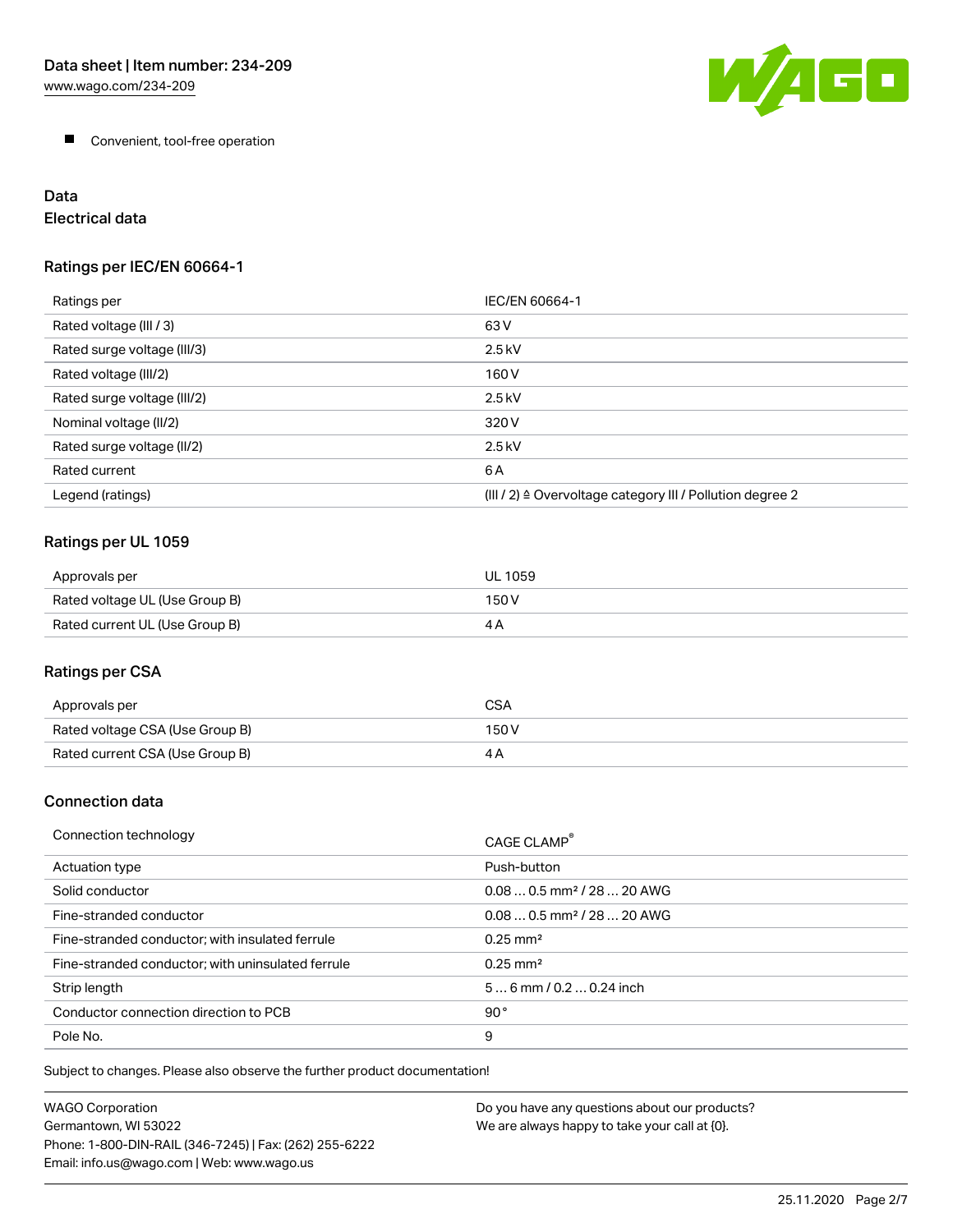[www.wago.com/234-209](http://www.wago.com/234-209)



| Total number of connection points |  |
|-----------------------------------|--|
| Total number of potentials        |  |
| Number of connection types        |  |
| Number of levels                  |  |

#### Physical data

| Pin spacing                          | 2.5 mm / 0.098 inch  |
|--------------------------------------|----------------------|
| Width                                | 24.7 mm / 0.972 inch |
| Height                               | 18 mm / 0.709 inch   |
| Height from the surface              | 14 mm / 0.551 inch   |
| Depth                                | 14.4 mm / 0.567 inch |
| Solder pin length                    | 4 mm                 |
| Solder pin dimensions                | $0.5 \times 0.75$ mm |
| Drilled hole diameter with tolerance | $11^{(+0.1)}$ mm     |

## PCB contact

| PCB contact                         | THT                                      |
|-------------------------------------|------------------------------------------|
| Solder pin arrangement              | over the entire terminal strip (in-line) |
| Number of solder pins per potential |                                          |

#### Material Data

| Color                       | gray                                  |
|-----------------------------|---------------------------------------|
| Material group              |                                       |
| Insulation material         | Polyamide (PA66)                      |
| Flammability class per UL94 | V <sub>0</sub>                        |
| Clamping spring material    | Chrome nickel spring steel (CrNi)     |
| Contact material            | Electrolytic copper $(E_{\text{Cl}})$ |
| Contact plating             | tin-plated                            |
| Fire load                   | 0.067 MJ                              |
| Weight                      | 4.6g                                  |
|                             |                                       |

#### Environmental Requirements

| Limit temperature range | -60  +105 °C |
|-------------------------|--------------|
|-------------------------|--------------|

Subject to changes. Please also observe the further product documentation!

WAGO Corporation Germantown, WI 53022 Phone: 1-800-DIN-RAIL (346-7245) | Fax: (262) 255-6222 Email: info.us@wago.com | Web: www.wago.us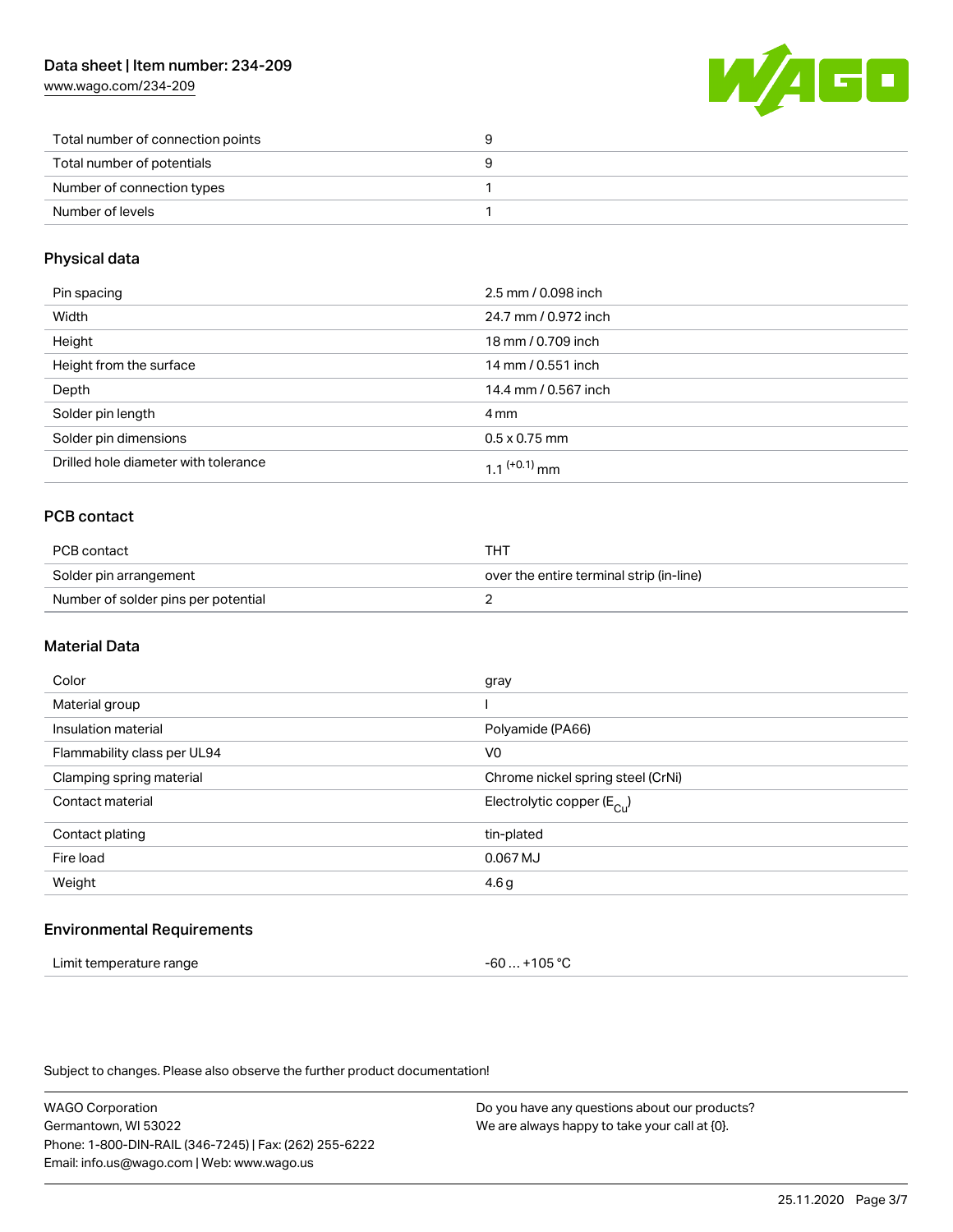

#### Commercial data

| Product Group         | 4 (Printed Circuit) |
|-----------------------|---------------------|
| Packaging type        | <b>BOX</b>          |
| Country of origin     | CН                  |
| <b>GTIN</b>           | 4044918651554       |
| Customs tariff number | 85369010000         |

#### Approvals / Certificates

#### Country specific Approvals

|             |                                              |                                 | Certificate               |
|-------------|----------------------------------------------|---------------------------------|---------------------------|
| Logo        | Approval                                     | <b>Additional Approval Text</b> | name                      |
|             | <b>CCA</b><br>DEKRA Certification B.V.       | EN 60998                        | NTR <sub>NL</sub><br>6946 |
| KEMA        | <b>CCA</b><br>DEKRA Certification B.V.       | EN 60998                        | 2153951.01                |
|             | <b>CCA</b><br>DEKRA Certification B.V.       | EN 60947-7-4                    | NTR <sub>NL</sub><br>7787 |
|             | <b>CSA</b><br>DEKRA Certification B.V.       | C22.2                           | 1465035                   |
| <b>KEMA</b> | <b>KEMA/KEUR</b><br>DEKRA Certification B.V. | EN 60947-7-4                    | 71-111042                 |

#### Ship Approvals

| Logo                                                                                                                                                                                                                                                                                                                                                                                                                                                                                | Approval            | <b>Additional Approval Text</b> | Certificate<br>name |
|-------------------------------------------------------------------------------------------------------------------------------------------------------------------------------------------------------------------------------------------------------------------------------------------------------------------------------------------------------------------------------------------------------------------------------------------------------------------------------------|---------------------|---------------------------------|---------------------|
| $\bigcirc\!\!\!\!\! \bigcirc\!\!\!\!\! \bigcirc\!\!\!\!\! \bigcirc\!\!\!\!\! \bigcirc\!\!\!\!\! \bigcirc\!\!\!\!\! \bigcirc\!\!\!\!\! \bigcirc\!\!\!\!\! \bigcirc\!\!\!\!\! \bigcirc\!\!\!\!\! \bigcirc\!\!\!\!\! \bigcirc\!\!\!\!\! \bigcirc\!\!\!\!\! \bigcirc\!\!\!\!\! \bigcirc\!\!\!\!\! \bigcirc\!\!\!\!\! \bigcirc\!\!\!\!\! \bigcirc\!\!\!\!\! \bigcirc\!\!\!\!\! \bigcirc\!\!\!\!\! \bigcirc\!\!\!\!\! \bigcirc\!\!\!\!\! \bigcirc\!\!\!\!\! \bigcirc\!\!\!\!\! \bigcirc\$ | BV                  | IEC 60998                       | 11915/D0            |
| <b>BUREAU</b>                                                                                                                                                                                                                                                                                                                                                                                                                                                                       | Bureau Veritas S.A. |                                 | BV                  |

#### UL-Approvals

Subject to changes. Please also observe the further product documentation!

| <b>WAGO Corporation</b>                                | Do you have any questions about our products? |
|--------------------------------------------------------|-----------------------------------------------|
| Germantown, WI 53022                                   | We are always happy to take your call at {0}. |
| Phone: 1-800-DIN-RAIL (346-7245)   Fax: (262) 255-6222 |                                               |
| Email: info.us@wago.com   Web: www.wago.us             |                                               |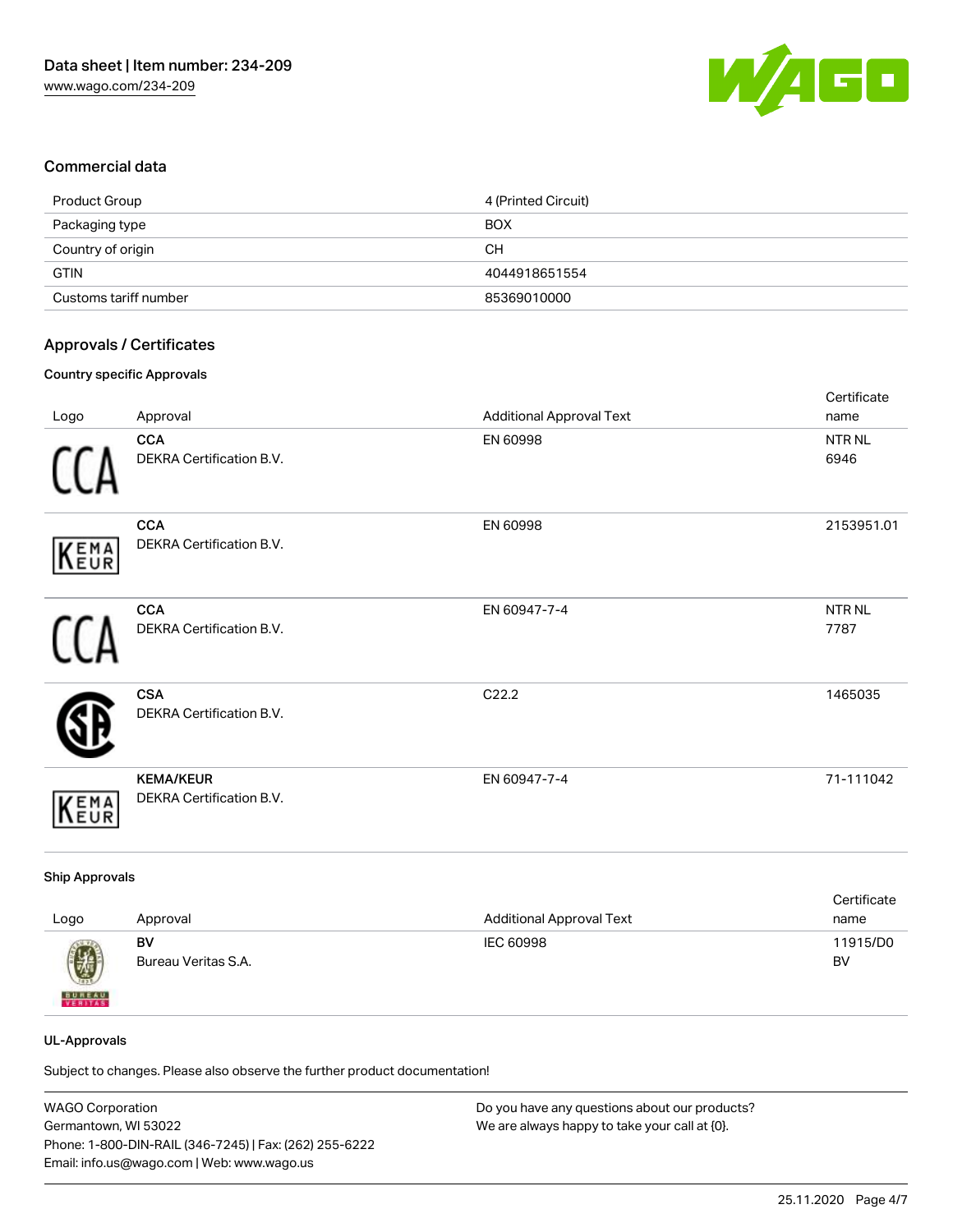[www.wago.com/234-209](http://www.wago.com/234-209)



| Logo                       | Approval                                                                                                                                                          | <b>Additional Approval Text</b> | Certificate<br>name              |
|----------------------------|-------------------------------------------------------------------------------------------------------------------------------------------------------------------|---------------------------------|----------------------------------|
|                            | UL                                                                                                                                                                | UL 1059                         | 20190731-                        |
|                            | UL International Germany GmbH                                                                                                                                     |                                 | E45172                           |
|                            |                                                                                                                                                                   |                                 |                                  |
|                            | Compatible products                                                                                                                                               |                                 |                                  |
| <b>Marking accessories</b> |                                                                                                                                                                   |                                 |                                  |
|                            | Item no.: 210-331/250-202                                                                                                                                         |                                 |                                  |
|                            | Marking strips; as a DIN A4 sheet; MARKED; 1-16 (400x); Height of marker strip: 2.3 mm/0.091 in; Strip<br>length 182 mm; Horizontal marking; Self-adhesive; white |                                 | www.wago.com/210-331<br>/250-202 |
|                            | Item no.: 210-331/250-204                                                                                                                                         |                                 |                                  |
|                            | Marking strips; as a DIN A4 sheet; MARKED; 17-32 (400x); Height of marker strip: 2.3 mm/0.091 in; Strip                                                           |                                 | www.wago.com/210-331<br>/250-204 |
|                            | length 182 mm; Horizontal marking; Self-adhesive; white                                                                                                           |                                 |                                  |
|                            | Item no.: 210-331/250-206                                                                                                                                         |                                 |                                  |
|                            | Marking strips; as a DIN A4 sheet; MARKED; 33-48 (400x); Height of marker strip: 2.3 mm/0.091 in; Strip                                                           |                                 | www.wago.com/210-331             |
|                            | length 182 mm; Horizontal marking; Self-adhesive; white                                                                                                           |                                 | /250-206                         |
|                            | Item no.: 210-331/250-207                                                                                                                                         |                                 |                                  |
|                            | Marking strips; as a DIN A4 sheet; MARKED; 1-48 (100x); Height of marker strip: 2.3 mm/0.091 in; Strip                                                            |                                 | www.wago.com/210-331<br>/250-207 |
|                            | length 182 mm; Horizontal marking; Self-adhesive; white                                                                                                           |                                 |                                  |
| tools                      |                                                                                                                                                                   |                                 |                                  |
|                            | Item no.: 210-648                                                                                                                                                 |                                 |                                  |
|                            | Operating tool; Blade: 2.5 x 0.4 mm; with a partially insulated shaft; angled; short                                                                              |                                 | www.wago.com/210-648             |
|                            | Item no.: 210-719                                                                                                                                                 |                                 |                                  |
|                            | Operating tool; Blade: 2.5 x 0.4 mm; with a partially insulated shaft                                                                                             |                                 | www.wago.com/210-719             |
| ferrule                    |                                                                                                                                                                   |                                 |                                  |
|                            | Item no.: 216-131                                                                                                                                                 |                                 |                                  |
|                            | Ferrule; Sleeve for 0.25 mm <sup>2</sup> / AWG 24; uninsulated; electro-tin plated; silver-colored                                                                |                                 | www.wago.com/216-131             |
|                            | Item no.: 216-151                                                                                                                                                 |                                 |                                  |
|                            | Ferrule; Sleeve for 0.25 mm <sup>2</sup> / AWG 24; uninsulated; electro-tin plated                                                                                |                                 | www.wago.com/216-151             |
|                            | Item no.: 216-301                                                                                                                                                 |                                 |                                  |
|                            | Ferrule; Sleeve for 0.25 mm <sup>2</sup> / AWG 24; insulated; electro-tin plated; yellow                                                                          |                                 | www.wago.com/216-301             |
|                            | Item no.: 216-321                                                                                                                                                 |                                 |                                  |
|                            | Ferrule; Sleeve for 0.25 mm <sup>2</sup> / AWG 24; insulated; electro-tin plated; yellow                                                                          |                                 | www.wago.com/216-321             |
|                            |                                                                                                                                                                   |                                 |                                  |

## **Downloads**

## Documentation

Subject to changes. Please also observe the further product documentation!

WAGO Corporation Germantown, WI 53022 Phone: 1-800-DIN-RAIL (346-7245) | Fax: (262) 255-6222 Email: info.us@wago.com | Web: www.wago.us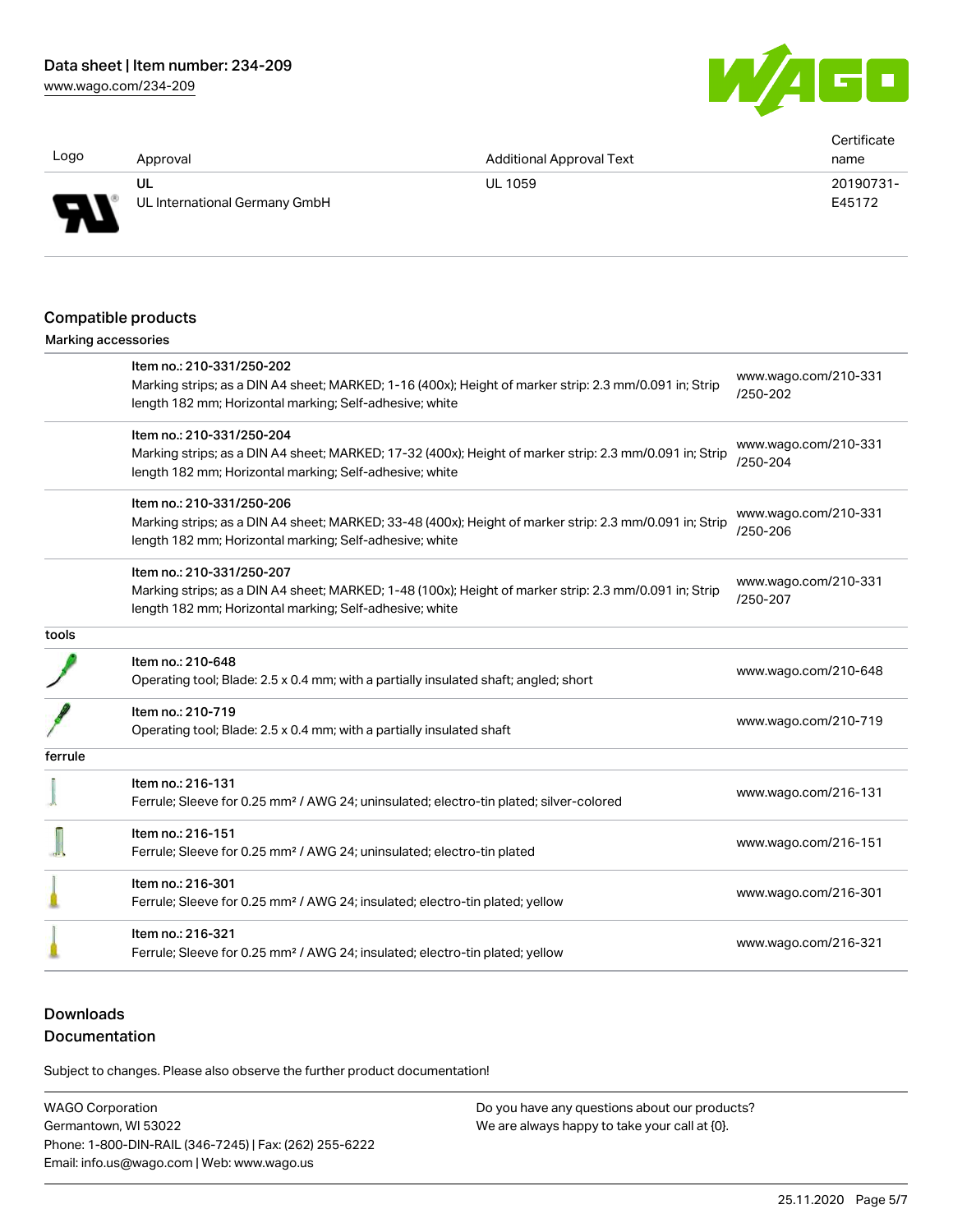

| <b>Additional Information</b>                                                                                                                                          |             |               |          |
|------------------------------------------------------------------------------------------------------------------------------------------------------------------------|-------------|---------------|----------|
| Technical explanations                                                                                                                                                 | Apr 3, 2019 | pdf<br>3.6 MB | Download |
|                                                                                                                                                                        |             |               |          |
| <b>CAD files</b>                                                                                                                                                       |             |               |          |
| CAD data                                                                                                                                                               |             |               |          |
| 2D/3D Models 234-209                                                                                                                                                   |             | <b>URL</b>    | Download |
| CAE data                                                                                                                                                               |             |               |          |
| EPLAN Data Portal 234-209                                                                                                                                              |             | URL           | Download |
| ZUKEN Portal 234-209                                                                                                                                                   |             | <b>URL</b>    | Download |
| <b>PCB Design</b>                                                                                                                                                      |             |               |          |
| Symbol and Footprint 234-209                                                                                                                                           |             | <b>URL</b>    | Download |
| CAx data for your PCB design, consisting of "schematic symbols and PCB footprints",<br>allow easy integration of the WAGO component into your development environment. |             |               |          |
| Supported formats:                                                                                                                                                     |             |               |          |
| H.<br>Accel EDA 14 & 15                                                                                                                                                |             |               |          |
| ш<br>Altium 6 to current version                                                                                                                                       |             |               |          |
| L<br>Cadence Allegro                                                                                                                                                   |             |               |          |
| ш<br>DesignSpark                                                                                                                                                       |             |               |          |
| ш<br>Eagle Libraries                                                                                                                                                   |             |               |          |
| H.<br>KiCad                                                                                                                                                            |             |               |          |
| ш<br>Mentor Graphics BoardStation                                                                                                                                      |             |               |          |
| ш<br>Mentor Graphics Design Architect                                                                                                                                  |             |               |          |
| Mentor Graphics Design Expedition 99 and 2000                                                                                                                          |             |               |          |
| ш<br>OrCAD 9.X PCB and Capture                                                                                                                                         |             |               |          |
| ш<br>PADS PowerPCB 3, 3.5, 4.X, and 5.X                                                                                                                                |             |               |          |
| ш<br>PADS PowerPCB and PowerLogic 3.0                                                                                                                                  |             |               |          |
| ш<br>PCAD 2000, 2001, 2002, 2004, and 2006                                                                                                                             |             |               |          |
| ш<br>Pulsonix 8.5 or newer                                                                                                                                             |             |               |          |
| ш<br><b>STL</b>                                                                                                                                                        |             |               |          |
| 3D STEP                                                                                                                                                                |             |               |          |
| <b>TARGET 3001!</b>                                                                                                                                                    |             |               |          |

Subject to changes. Please also observe the further product documentation!

WAGO Corporation Germantown, WI 53022 Phone: 1-800-DIN-RAIL (346-7245) | Fax: (262) 255-6222 Email: info.us@wago.com | Web: www.wago.us